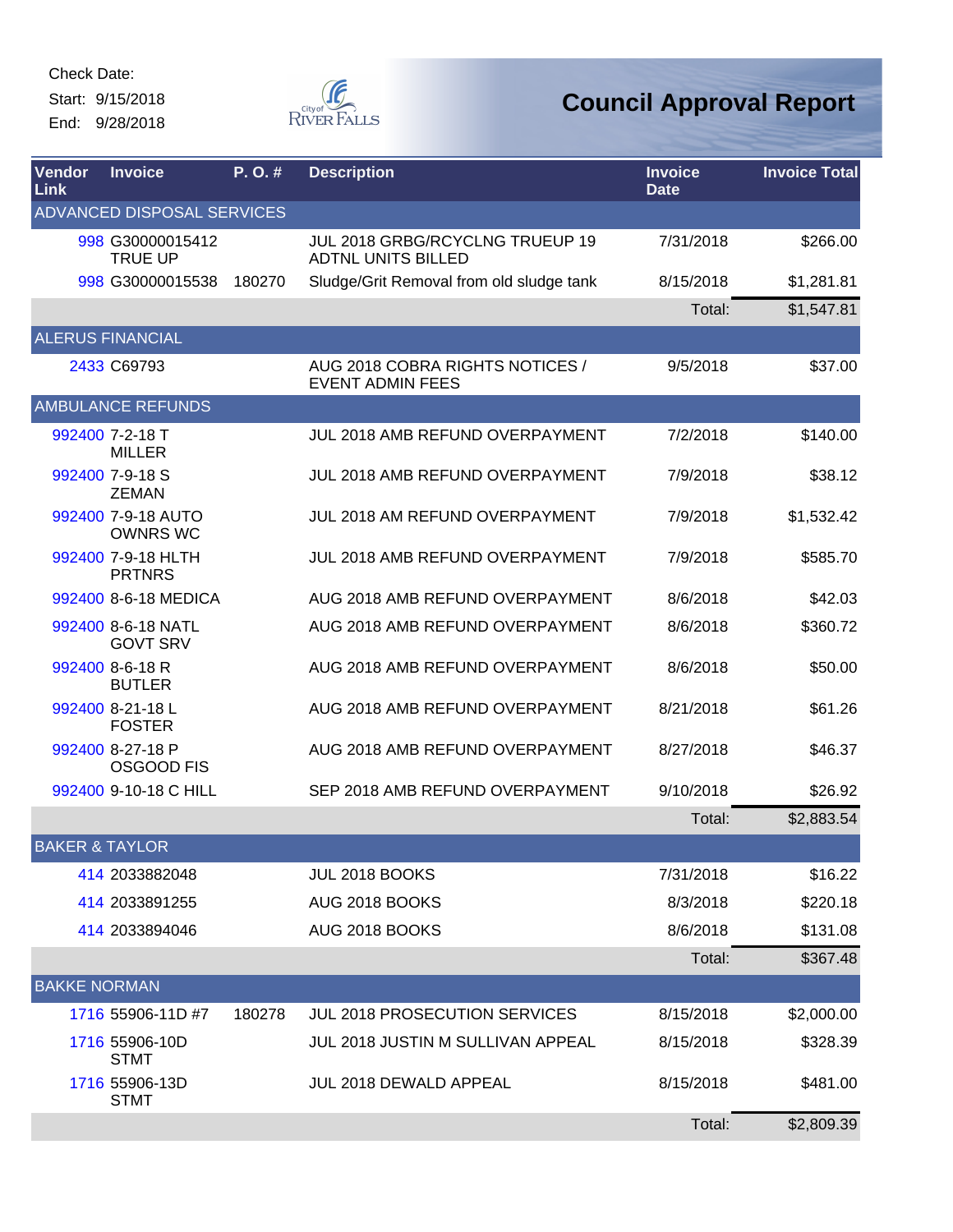Start: 9/15/2018 End: 9/28/2018



| Vendor<br>Link     | <b>Invoice</b>                       | P. O. # | <b>Description</b>                                          | <b>Invoice</b><br><b>Date</b> | <b>Invoice Total</b> |
|--------------------|--------------------------------------|---------|-------------------------------------------------------------|-------------------------------|----------------------|
|                    | <b>BIEDERMAN, TRACY</b>              |         |                                                             |                               |                      |
|                    | 53 PER DIEM 9-28-<br>18              |         | OCT 2018 APPA CONFERENCE ORLANDO<br>FL                      | 9/21/2018                     | \$305.88             |
|                    | <b>BLACK HAWK GARAGE DOOR LLC</b>    |         |                                                             |                               |                      |
|                    | 436 11230                            |         | AUG 2018 MOWER SHED DOOR OPERATOR<br><b>RPLCD HOFF PARK</b> | 8/17/2018                     | \$370.00             |
|                    | COMPUTER INTEGRATION TECHNOLOGY      |         |                                                             |                               |                      |
|                    | 379 266961                           | 180027  | SEP 2018 Managed Services for up to 15<br>Servers           | 8/15/2018                     | \$2,710.00           |
|                    | 379 267146                           | 180034  | SEP 2018 Managed Backup of Servers                          | 8/15/2018                     | \$785.00             |
|                    |                                      |         |                                                             | Total:                        | \$3,495.00           |
|                    | <b>COURT PAYMENTS</b>                |         |                                                             |                               |                      |
|                    | 991200 4N80ZFXJ9T                    |         | REFUND FOR FORFEITURE REDUCTION                             | 8/24/2018                     | \$75.60              |
|                    | <b>CREDIT BUREAU DATA INC</b>        |         |                                                             |                               |                      |
|                    | 79 8-31-18 2976                      |         | AUG 2018 RFMU FEE 3899-16 MCCORMICK<br>235 W JHNSN#3        | 8/31/2018                     | \$98.26              |
|                    | <b>CRYSTAL FINISHING SYSTEMS INC</b> |         |                                                             |                               |                      |
|                    | 2719 DEPOSIT                         |         | RETURN RFMU DEPOSIT-#9673-00                                | 9/12/2018                     | \$17,368.95          |
| <b>CURTIS, RAY</b> |                                      |         |                                                             |                               |                      |
|                    | 427 2018 TOOL<br><b>ALLOWANCE</b>    |         | 2018 TOOL ALLOWANCE                                         | 9/11/2018                     | \$299.99             |
|                    | <b>CYCLONE FENCE INC</b>             |         |                                                             |                               |                      |
|                    | 2395 168                             | 180244  | Sept 2018 Dog Park Fencing                                  | 9/10/2018                     | \$55,470.00          |
|                    | <b>DESIGNER PROPERTIES</b>           |         |                                                             |                               |                      |
|                    | <b>468 SEPT18</b>                    |         | 9364-00 SOLAR REFUND                                        | 9/11/2018                     | \$152.24             |
|                    | <b>ENTERPRISE FM TRUST</b>           |         |                                                             |                               |                      |
|                    | 456 FBN3540407                       | 180298  | AUG - DEC 2018 MTR PL MAINT & BLDG<br><b>INSPCTR LEASES</b> | 9/6/2018                      | \$1,878.22           |
|                    | <b>EXPRESS PERSONNEL SERVICES</b>    |         |                                                             |                               |                      |
|                    | 109 20983207                         | 180170  | Seasonal Staff-Public Works 160hrs wk end 8-5<br>$-18$      | 8/7/2018                      | \$2,948.00           |
|                    | 109 20983208                         | 180170  | Seasonal Staff-Public Works 137.5hrs wk end 8<br>$-5 - 18$  | 8/7/2018                      | \$2,609.75           |
|                    | 109 21025594                         | 180170  | Seasonal Staff-Public Works 136hrs wk end 8-<br>$12 - 18$   | 8/15/2018                     | \$2,510.24           |
|                    | 109 21025595                         | 180170  | Seasonal Staff-Public Works 97hrs wk end 8-12<br>$-18$      | 8/15/2018                     | \$1,841.06           |
|                    | 109 21025593                         | 180241  | 2018 TEMP PD EMPLOYEE WK END 8-12-18<br>40hrs               | 8/15/2018                     | \$876.00             |
|                    | 109 21052242                         | 180190  | Water/WasteWater 40hrs TRIXMANN TMP wk<br>end 8-19-18       | 8/19/2018                     | \$758.80             |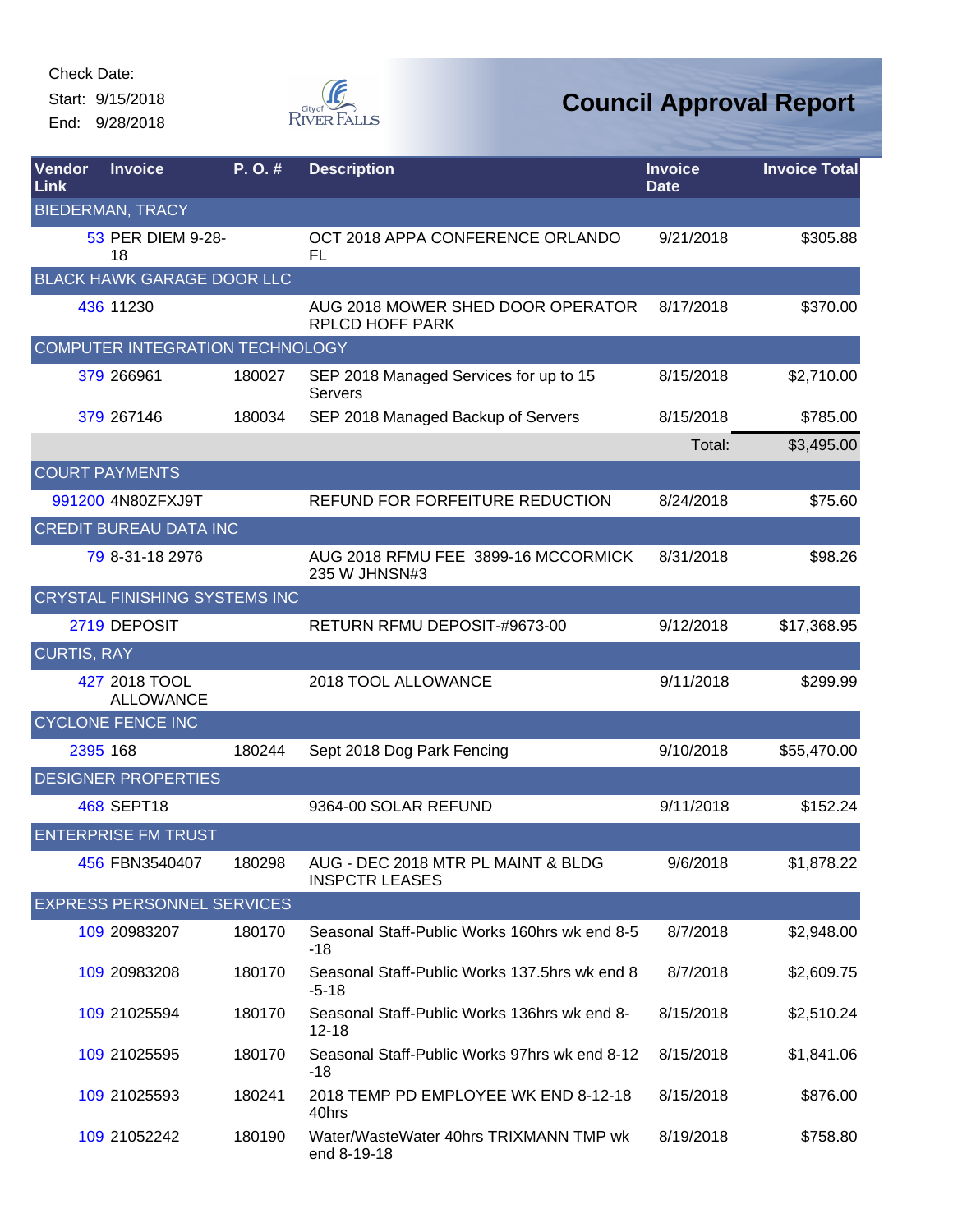Start: 9/15/2018 End: 9/28/2018  $\begin{picture}(120,110) \put(0,0){\line(1,0){150}} \put(15,0){\line(1,0){150}} \put(15,0){\line(1,0){150}} \put(15,0){\line(1,0){150}} \put(15,0){\line(1,0){150}} \put(15,0){\line(1,0){150}} \put(15,0){\line(1,0){150}} \put(15,0){\line(1,0){150}} \put(15,0){\line(1,0){150}} \put(15,0){\line(1,0){150}} \put(15,0){\line(1,0){150$ 

| Vendor<br><b>Link</b>  | <b>Invoice</b>                   | P.O.#  | <b>Description</b>                                           | <b>Invoice</b><br><b>Date</b> | <b>Invoice Total</b> |
|------------------------|----------------------------------|--------|--------------------------------------------------------------|-------------------------------|----------------------|
|                        | 109 21052239                     | 180241 | 2018 TEMP PD EMPLOYEE WK END 8-19-18<br>40hrs                | 8/21/2018                     | \$876.00             |
|                        | 109 21086402                     | 180241 | 2018 TEMP PD EMPLOYEE WK END 8-126-18<br>30.75hrs            | 8/26/2018                     | \$673.43             |
|                        | 109 21086405                     | 180190 | Water/WasteWater 37hrs TRIXMANN TMP wk<br>end 8-26-18        | 8/28/2018                     | \$701.89             |
|                        | 109 21119364                     | 180190 | Water/WasteWater 40hrs TRIXMANN TMP wk<br>end 9-2-18         | 9/4/2018                      | \$758.80             |
|                        |                                  |        |                                                              | Total:                        | \$14,553.97          |
|                        | FORUM COMMUNICATION CO           |        |                                                              |                               |                      |
|                        | 234 2022035                      |        | AUG 2018 AFFIDAVITS / ADVERTISEMENTS                         | 8/31/2018                     | \$2,119.61           |
| <b>FREDRICH, ELLEN</b> |                                  |        |                                                              |                               |                      |
|                        | 1952 PER DIEM 9-28-<br>18        |        | SEP 2018 WI MUNI COURT CLERK SEMINAR<br><b>STEVENS POINT</b> | 9/21/2018                     | \$121.50             |
| <b>FREEMAN, JAMES</b>  |                                  |        |                                                              |                               |                      |
|                        | 389 SEPT18                       |        | SOLAR REFUND 9363-00                                         | 9/11/2018                     | \$153.14             |
| <b>GARRETT LEIS</b>    |                                  |        |                                                              |                               |                      |
|                        | 3071 PER DIEM 9-21-<br>18        |        | SEPT 2018 CVTC EAU CLAIRE LINEMAN<br><b>SCHOOL</b>           | 9/13/2018                     | \$185.50             |
| <b>GRACE PAULSON</b>   |                                  |        |                                                              |                               |                      |
|                        | 937 SEPT18                       |        | 5856-00 SOLAR REFUND                                         | 9/11/2018                     | \$76.29              |
|                        | HANTEN BROADCASTING COMPANY INC  |        |                                                              |                               |                      |
|                        | 306 JUL STMT                     |        | JUL 2018 SPORTSCASTERS CLUB                                  | 7/31/2018                     | \$60.00              |
|                        | 306 AUG 2018                     |        | AUG 2018 SPORTSCASTERS CLUB                                  | 8/31/2018                     | \$60.00              |
|                        |                                  |        |                                                              | Total:                        | \$120.00             |
| <b>HAWKINS INC</b>     |                                  |        |                                                              |                               |                      |
|                        | 133 4338731                      |        | 8-7-18 RETURNED CHLORINE 150LB<br><b>CYLINDER #072742</b>    | 8/7/2018                      | $-$137.01$           |
|                        | 133 4342650                      | 180056 | AUG 2018 WATER DEPT - CHEMICALS                              | 8/13/2018                     | \$3,340.29           |
|                        |                                  |        |                                                              | Total:                        | \$3,203.28           |
| HILL, DON              |                                  |        |                                                              |                               |                      |
|                        | 139 2018 SFTY<br><b>FOOTWEAR</b> |        | 2018 SAFETY FOOTWEAR REIMBURSMENT                            | 8/13/2018                     | \$144.49             |
|                        | HUEBSCH LAUNDRY COMPANY          |        |                                                              |                               |                      |
|                        | 146 4123410                      | 180041 | 8-8-18 HUEBSCH ELECTRIC UNIFORMS                             | 8/8/2018                      | \$243.45             |
|                        | 146 4123411                      | 180046 | 8-8-18 HUEBSCH WATER UNIFORMS                                | 8/8/2018                      | \$36.75              |
|                        | 146 4123412                      | 180048 | 8-8-18 HUEBSCH PW UNIFORMS                                   | 8/8/2018                      | \$137.17             |
|                        | 146 4123413                      | 180047 | 8-8-18 HUEBSCH WWTP UNIFORMS                                 | 8/8/2018                      | \$44.57              |
|                        | 146 4127971                      |        | 8-15-18 CITY HALL BRUSHMATS                                  | 8/15/2018                     | \$56.92              |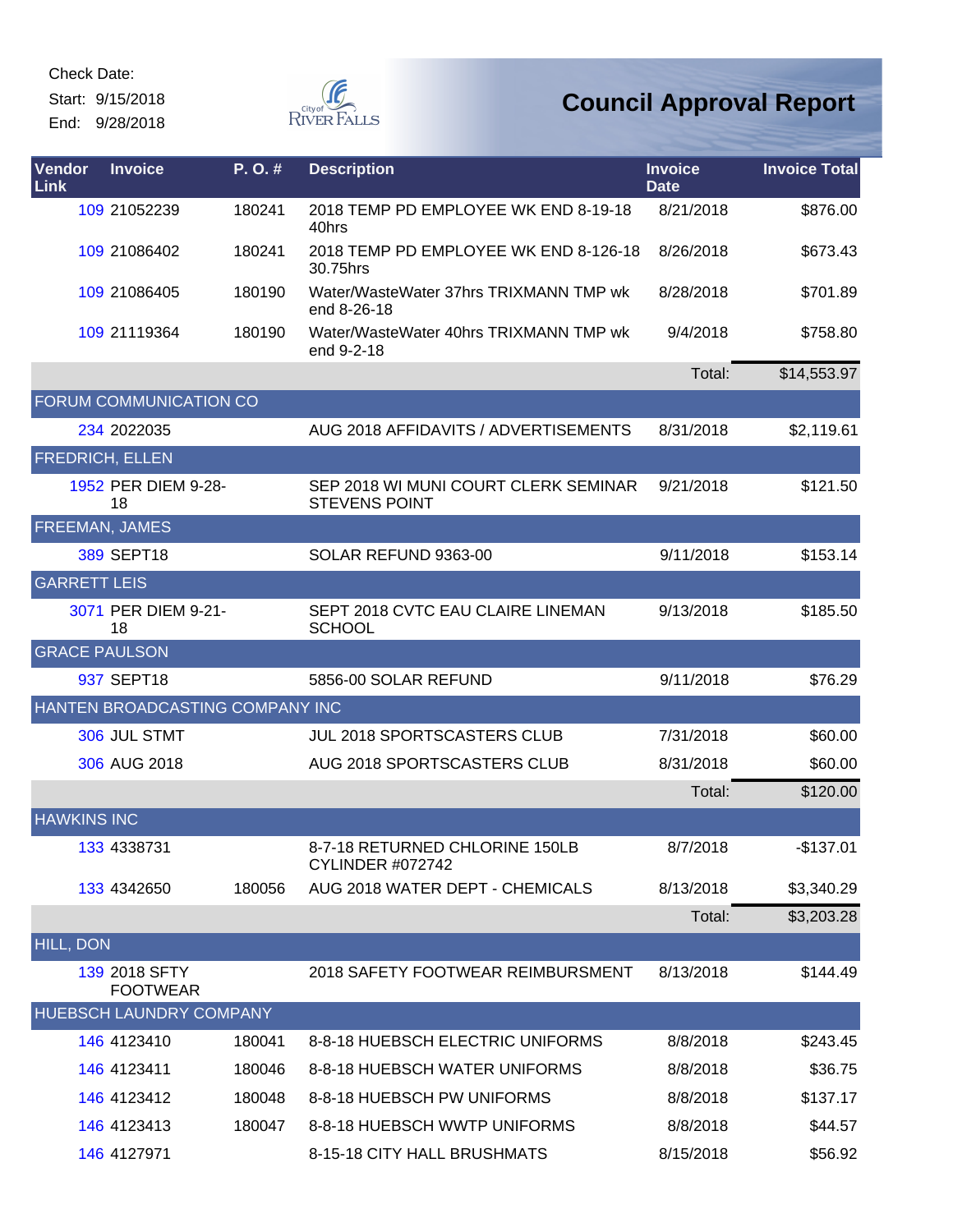Start: 9/15/2018 End: 9/28/2018



| Vendor<br>Link              | <b>Invoice</b>                         | P.O.#  | <b>Description</b>                                           | <b>Invoice</b><br><b>Date</b> | <b>Invoice Total</b> |
|-----------------------------|----------------------------------------|--------|--------------------------------------------------------------|-------------------------------|----------------------|
|                             | 146 4127964                            |        | 8-15-18 PW BLDG BRUSHMATS                                    | 8/15/2018                     | \$35.40              |
|                             | 146 4127339                            | 180041 | 8-15-18 HUEBSCH ELECTRIC UNIFORMS                            | 8/15/2018                     | \$250.59             |
|                             | 146 4127340                            | 180046 | 8-15-18 HUEBSCH WATER UNIFORMS                               | 8/15/2018                     | \$37.77              |
|                             | 146 4126194                            | 180048 | 8-15-18 HUEBSCH PW UNIFORMS                                  | 8/15/2018                     | \$292.92             |
|                             | 146 4127342                            | 180047 | 08-15-18 HUEBSCH WWTP UNIFORMS                               | 8/15/2018                     | \$45.85              |
|                             | 146 4131111                            | 180046 | 8-22-18 HUEBSCH WATER UNIFORMS                               | 8/22/2018                     | \$37.77              |
|                             | 146 4131110                            | 180041 | 8-22-18 HUEBSCH ELECTRIC UNIFORMS                            | 8/22/2018                     | \$250.59             |
|                             | 146 4135848                            | 180047 | 8-29-18 HUEBSCH WWTP UNIFORMS                                | 8/29/2018                     | \$45.85              |
|                             | 146 4135846                            | 180046 | 8-29-18 HUEBSCH WATER UNIFORMS                               | 8/29/2018                     | \$37.77              |
|                             | 146 4135845                            | 180041 | 8-29-18 HUEBSCH ELECTRIC UNIFORMS                            | 8/29/2018                     | \$250.59             |
|                             | 146 4136475                            |        | 8-29-18 PW BLDG BRUSHMATS / LINENS                           | 8/29/2018                     | \$35.40              |
|                             |                                        |        |                                                              | Total:                        | \$1,839.36           |
| <b>I &amp; S GROUP, INC</b> |                                        |        |                                                              |                               |                      |
|                             | 2787 51287                             | 180163 | <b>AUG2018 Glen Park Pavilion - Construction</b><br>Contract | 8/31/2018                     | \$3,230.35           |
|                             | 2787 51288                             | 180161 | AUG 2018 Glen Park Renovation Pavillion<br>Project           | 8/31/2018                     | \$3,715.00           |
|                             |                                        |        |                                                              | Total:                        | \$6,945.35           |
|                             | INDUSTRIAL HEALTH SERVICES NETWORK INC |        |                                                              |                               |                      |
|                             | 948 115951                             |        | 2018 OCCUPATIONAL HEALTH SRVCS<br>ELEC/WATER ACT#482E        | 8/31/2018                     | \$389.80             |
| <b>INFOSEND INC</b>         |                                        |        |                                                              |                               |                      |
|                             | 150 142098                             | 180171 | AUG 2018 RFMU MONTHLY BILLING<br><b>INSERTS</b>              | 9/14/2018                     | \$996.59             |
|                             | <b>INTERSTATE BATTERY</b>              |        |                                                              |                               |                      |
|                             | 1661 1902701007112                     |        | AED BATTERY RESTOCKED ELEC LINE<br><b>TRUCK</b>              | 8/22/2018                     | \$199.95             |
| <b>J&amp;J GIS LLC</b>      |                                        |        |                                                              |                               |                      |
|                             | 651 AUG 2018                           | 180072 | AUG 2018 GIS SERVICES                                        | 8/18/2018                     | \$1,170.00           |
|                             | <b>JOHNSON BRANDT</b>                  |        |                                                              |                               |                      |
|                             | 2213 PER DIEM 9-21-<br>18              |        | SEPT 2018 ICMA CONFERENCE<br><b>BALTIMORE, MD</b>            | 9/11/2018                     | \$160.50             |
|                             | JOHNSON, MELINDA                       |        |                                                              |                               |                      |
|                             | 1266 PER DIEM 9-28-<br>18              |        | SEP 2018 WI MUNI COURT CLERK SEMINAR<br><b>STEVENS POINT</b> | 9/21/2018                     | \$121.50             |
| <b>JOHNSON, VIRGIL</b>      |                                        |        |                                                              |                               |                      |
|                             | 167 PER DIEM 9-21-<br>18               |        | SEP 2018 SUN PRAIRIE WI WPPI ENERGY<br><b>IP8 TRNG</b>       | 9/17/2018                     | \$60.50              |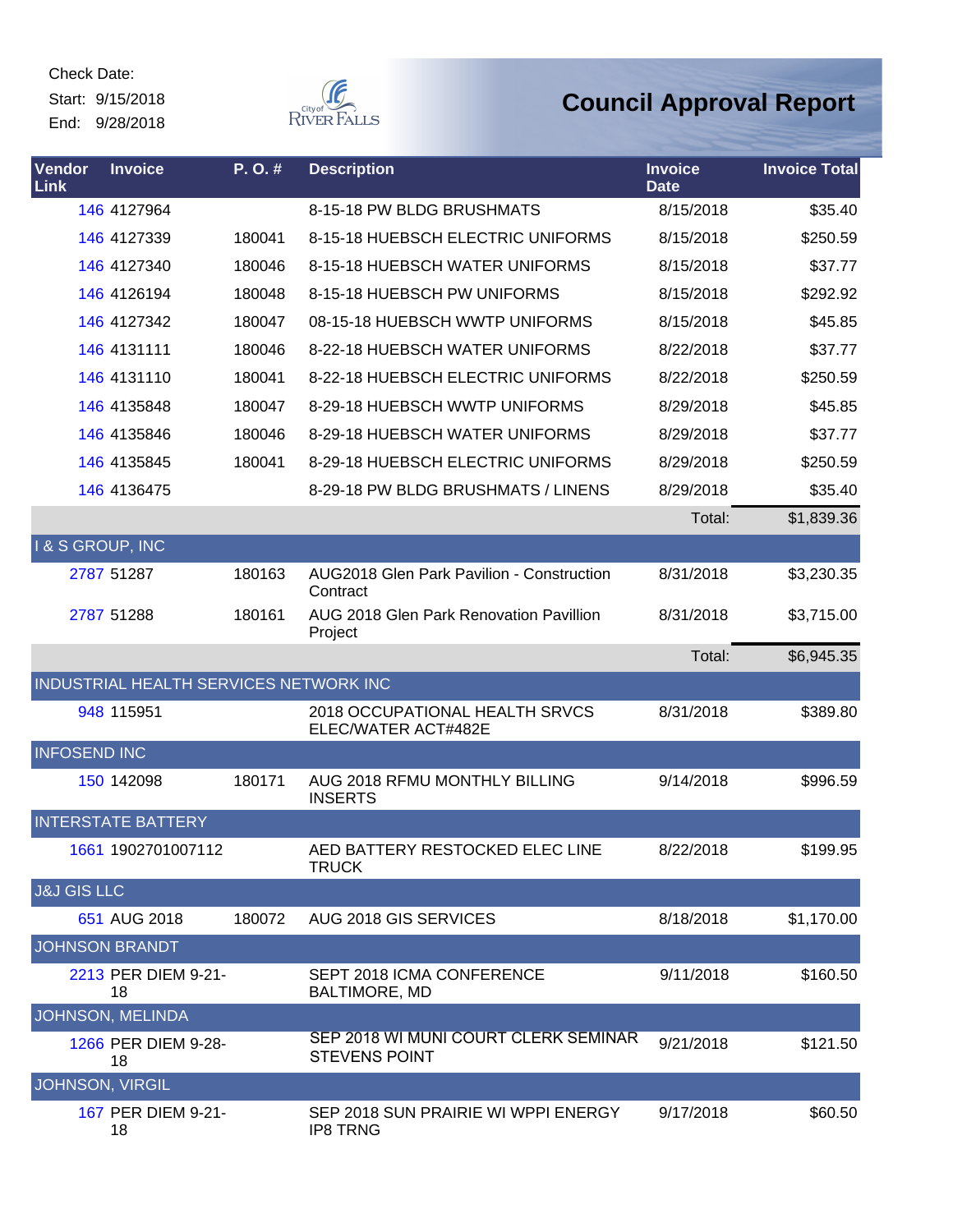Start: 9/15/2018 End: 9/28/2018



| Vendor<br>Link        | <b>Invoice</b>                      | P.O.#  | <b>Description</b>                                     | <b>Invoice</b><br><b>Date</b> | <b>Invoice Total</b> |
|-----------------------|-------------------------------------|--------|--------------------------------------------------------|-------------------------------|----------------------|
| <b>KEVIN PETERSON</b> |                                     |        |                                                        |                               |                      |
|                       | 3555 2950                           | 180327 | MAR 2018 EROSION CONTROL 401 S Winter<br>St            | 3/13/2018                     | \$1,662.54           |
| <b>KWIK TRIP</b>      |                                     |        |                                                        |                               |                      |
|                       | <b>172 2018 AUG FUEL</b>            |        | AUG 2018 FUEL PURCHASES                                | 8/31/2018                     | \$12,666.65          |
|                       | <b>LARSON, CHARLES</b>              |        |                                                        |                               |                      |
|                       | 1953 2018 SFTY<br><b>FTWR RMBRS</b> |        | 2018 SAFETY FOOTWEAR<br><b>REIMBURSEMENT</b>           | 8/16/2018                     | \$150.00             |
|                       | LEAGUE OF MINNESOTA CITIES          |        |                                                        |                               |                      |
|                       | 660 271955                          |        | CSR JOB ONLINE ADVERTISEMENT 5-7-5-14<br>$-2018$       | 5/7/2018                      | \$80.50              |
|                       | 660 274847                          |        | 8-2-8-16-18 DEPUTY CLERK JOB<br><b>ADVERTISEMENT</b>   | 8/6/2018                      | \$161.00             |
|                       |                                     |        |                                                        | Total:                        | \$241.50             |
|                       | LINEHAN OUTDOOR SERVICES LLC        |        |                                                        |                               |                      |
|                       | 1570 3201                           |        | <b>CONCRETE RAISE S MAIN BRIDGE</b><br><b>SIDEWALK</b> | 9/3/2018                      | \$500.00             |
|                       | 1570 3203                           |        | MOWING SOLAR PANEL AREA                                | 9/3/2018                      | \$325.00             |
|                       | 1570 3200                           | 180203 | AUG LAWN CARE 8/6 8/20 8/27 Sterling Pnds<br>Crp Prk   | 9/3/2018                      | \$375.00             |
|                       | 1570 3198                           | 180204 | AUGUST LAWN CARE 8/6 8/20 8/27 Whitetail<br>Corp Park  | 9/3/2018                      | \$855.00             |
|                       | 1570 3199                           | 180202 | AUG LAWN CARE 8/6 8/20 8/27 Sterling Ponds<br>Gen Mow  | 9/3/2018                      | \$1,410.00           |
|                       |                                     |        |                                                        | Total:                        | \$3,465.00           |
|                       | <b>LOFFLER COMPANIES INC</b>        |        |                                                        |                               |                      |
|                       | 182 2903478                         |        | 2018 CSR/COURT OVERAGE 8-19-18-9-18-18                 | 9/7/2018                      | \$96.75              |
|                       | <b>MAILROOM FINANCE CO</b>          |        |                                                        |                               |                      |
|                       | 845 AUG 2018<br><b>POSTAGE</b>      | 180063 | AUG 2018 POSTAGE MACHINE FUNDS                         | 8/19/2018                     | \$1,000.00           |
|                       | <b>MATHY CONSTRUCTION CO</b>        |        |                                                        |                               |                      |
|                       | 1184 180264-1<br>5500044535         | 180264 | AUG 2018 Mill and Overlay Program                      | 8/29/2018                     | \$245,073.25         |
|                       | 1184 5500044759                     | 180260 | 2018 Heritage Park and Trail Paving                    | 9/11/2018                     | \$36,568.04          |
|                       |                                     |        |                                                        | Total:                        | \$281,641.29         |
|                       | METERING & TECHNOLOGY SOLUTIONS     |        |                                                        |                               |                      |
|                       | 451 12322                           | 180290 | AUG 2018 WATER METERS                                  | 8/10/2018                     | \$3,127.39           |
|                       |                                     |        | MIDAMERICA ADMINISTRATIVE & RETIREMENT SOLUTIONS       |                               |                      |
|                       | 500 MAR000000873<br>6 FEES          |        | FSA PROCESSING FEES JAN-MAR 2018 for<br>168 ITEMS      | 9/7/2018                      | \$546.00             |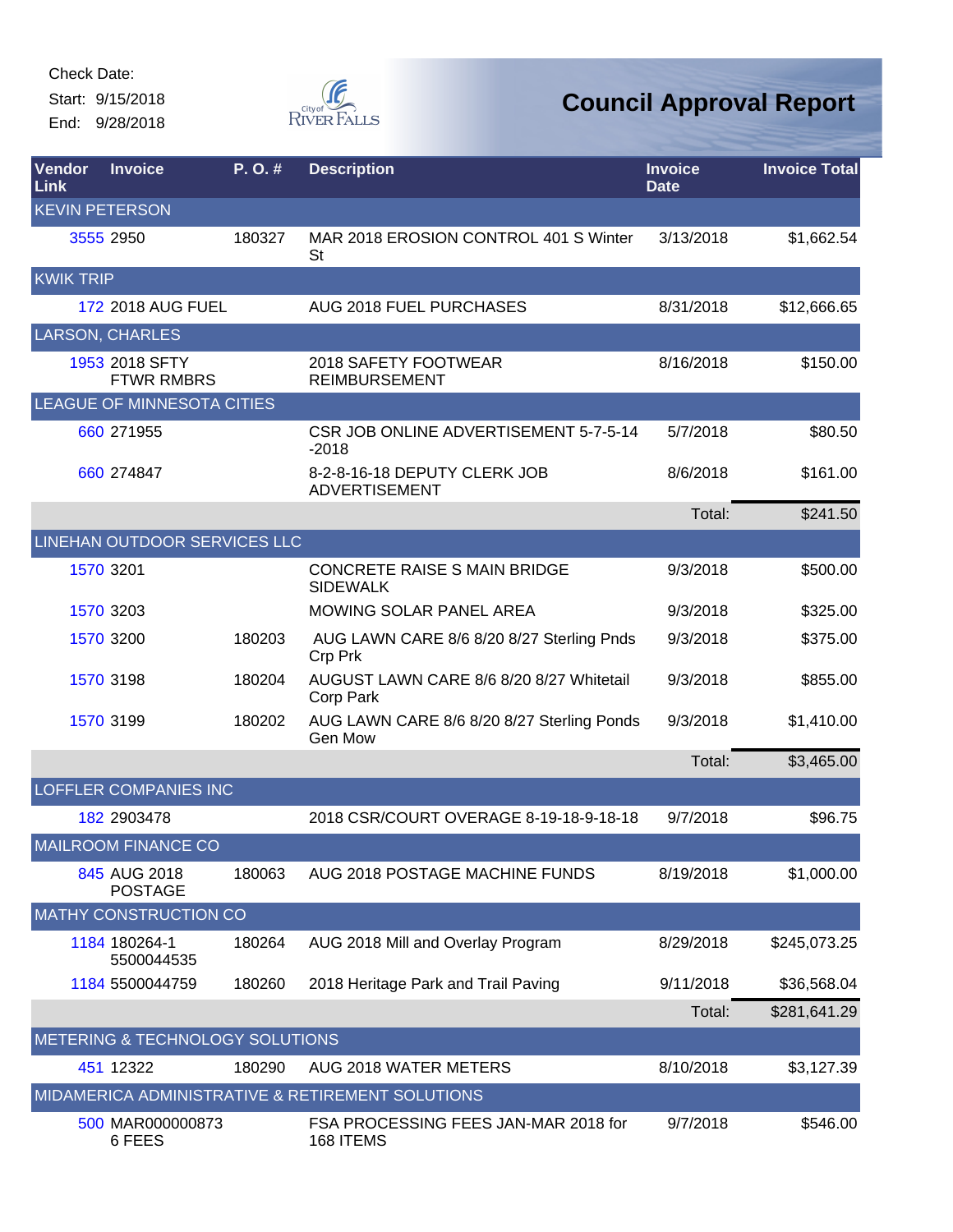Start: 9/15/2018 End: 9/28/2018



| Vendor<br>Link   | <b>Invoice</b>                                | P.O.#  | <b>Description</b>                                         | <b>Invoice</b><br><b>Date</b> | <b>Invoice Total</b> |
|------------------|-----------------------------------------------|--------|------------------------------------------------------------|-------------------------------|----------------------|
|                  | 500 MAR000000877<br>6 FEES                    |        | FSA PROCESSING FEES APR-JUN 2018 FOR<br>171 ITEMS          | 9/11/2018                     | \$555.75             |
|                  |                                               |        |                                                            | Total:                        | \$1,101.75           |
|                  | MIKE MCPHILLIPS INC                           |        |                                                            |                               |                      |
|                  | 1719 49170                                    | 180265 | JUL 2018 Chip Sealing Sweeping                             | 8/1/2018                      | \$9,201.25           |
|                  | MOODY, DEBRA                                  |        |                                                            |                               |                      |
|                  | 1566 PER DIEM 9-21-<br>18                     |        | SEP 2018 SUN PRAIRIE WI WPPI ENERGY<br>IP <sub>8</sub>     | 9/17/2018                     | \$60.50              |
|                  | MUNICIPAL ELECTRIC UTILITIES OF WISCONSIN INC |        |                                                            |                               |                      |
|                  | 188 16315                                     | 180308 | 2018 MSDS ONLINE CONTRACT / SET UP<br><b>FEE</b>           | 7/31/2018                     | \$1,477.32           |
|                  | MY RECEPTIONIST INC                           |        |                                                            |                               |                      |
|                  | 192 S022030919                                | 180076 | 2018 EST AFTER HOURS PHONE SRVCS<br>OCT/SEP 198Min         | 9/19/2018                     | \$268.28             |
|                  | NEI NORTHERN ELECTRICIANS INC                 |        |                                                            |                               |                      |
|                  | 199 128875                                    | 180128 | 2018 Ped Flasher Knockdown Repair Main /<br>Union St       | 9/11/2018                     | \$12,288.00          |
|                  | NOREEN, MICHAEL                               |        |                                                            |                               |                      |
|                  | <b>198 CAB RMBRSMT</b><br>$5 - 1 - 18$        |        | MAY 2018 REIMBURSEMENT CAB RIDE<br>APPA DEED BRD TRVL      | 5/1/2018                      | \$23.82              |
|                  | 198 PER DIEM 9-21-<br>18                      |        | FALL 2018 DEED BOARD MTG COLORADO<br>SPRINGS, CO           | 8/20/2018                     | \$119.20             |
|                  |                                               |        |                                                            | Total:                        | \$143.02             |
|                  | NORTHERN LAKE SERVICE INC                     |        |                                                            |                               |                      |
|                  | 200 337783                                    | 180036 | JUL 2018 UCMR testing required by EPA                      | 7/18/2018                     | \$3,640.81           |
|                  | 200 337784                                    | 180036 | JUL 2018 UCMR testing required by EPA                      | 7/18/2018                     | \$1,923.93           |
|                  | 200 341059                                    |        | SEP 2018 WATER SAMPLE TESTING                              | 9/5/2018                      | \$280.00             |
|                  |                                               |        |                                                            | Total:                        | \$5,844.74           |
|                  | ON SITE PERFORMANCE TESTING, LLC              |        |                                                            |                               |                      |
|                  | 2485 5150                                     | 180338 | AUG 2018 HOME PERFORMANCE TESTING                          | 8/9/2018                      | \$7,500.00           |
|                  | <b>PELION BENEFITS</b>                        |        |                                                            |                               |                      |
|                  | 5 R SCHWALEN<br><b>RETIRE</b>                 |        | R SCHWALEN RETIREE TO PELION                               | 9/14/2018                     | \$15,710.93          |
| <b>PRINT ART</b> |                                               |        |                                                            |                               |                      |
|                  | 1064 4282                                     |        | AUG 2018 COURT BROUCHURES                                  | 8/24/2018                     | \$455.00             |
|                  | RFMU PAYMENTS OR REFUNDS                      |        |                                                            |                               |                      |
|                  | 990610 2018 HOME<br><b>ENRGY IMPR</b>         |        | AUG 2018 HOME PERFORMANCE<br><b>IMPROVEMENTS</b>           | 8/21/2018                     | \$1,250.00           |
|                  | <b>990610 MATCH FCS</b><br><b>ENRGY</b>       |        | AUG 2018 FOCUS ON ENERGY INCENTIVES<br><b>FOR BUSINESS</b> | 8/27/2018                     | \$1,320.00           |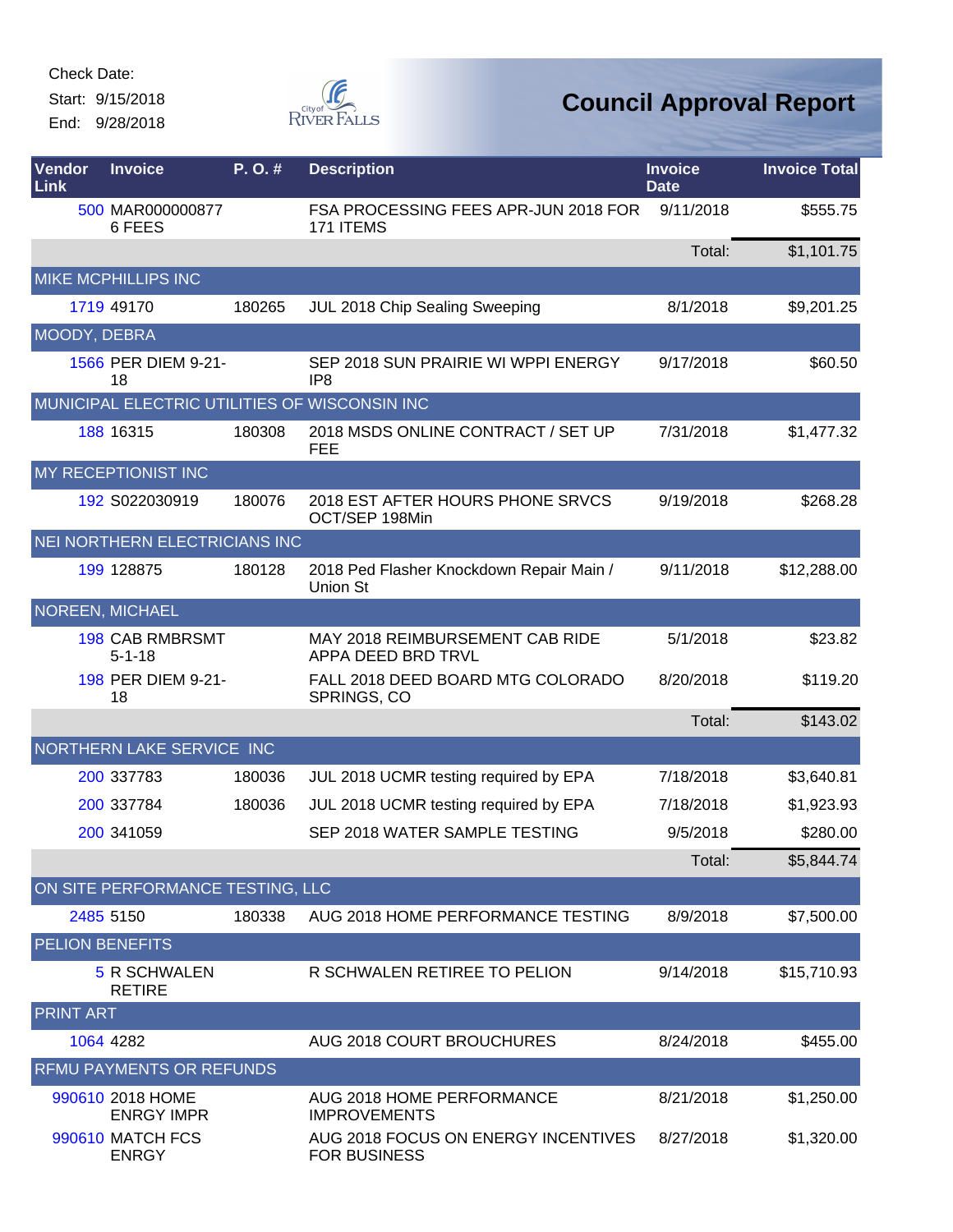Start: 9/15/2018 End: 9/28/2018



| Vendor<br>Link | <b>Invoice</b>                     | P.O.# | <b>Description</b>                           | <b>Invoice</b><br><b>Date</b> | <b>Invoice Total</b> |
|----------------|------------------------------------|-------|----------------------------------------------|-------------------------------|----------------------|
|                | 990610 DEPOSIT                     |       | RFMU DEPOSIT RETURN-#6107-00                 | 9/12/2018                     | \$153.98             |
|                | 990610 1400-23                     |       | RFMU REFUND OF OVERPYMT-#1400-23             | 9/13/2018                     | \$138.00             |
|                | 990610 137627                      |       | RFMU REFUND OVERPYMT-#1376-27                | 9/13/2018                     | \$170.00             |
|                | 990610 158317                      |       | RFMU REFUND OVERPYMT-#1583-17                | 9/13/2018                     | \$89.08              |
|                | 990610 245200                      |       | RFMU REFUND OVERPYMT-#2452-00                | 9/13/2018                     | \$208.76             |
|                | 990610 261305                      |       | RFMU REFUND OVERPYMT-#2613-05                | 9/13/2018                     | \$43.28              |
|                | 990610 295520                      |       | RFMU REFUND OVERPYMT-#2955-20                | 9/13/2018                     | \$89.08              |
|                | 990610 295920                      |       | RFMU REFUND OVERPYMT-#2959-20                | 9/13/2018                     | \$147.28             |
|                | 990610 303902                      |       | RFMU REFUND OVERPYMT-#3039-02                | 9/13/2018                     | \$58.69              |
|                | 990610 333903                      |       | RFMU REFUND OVERPYMT-#3339-03                | 9/13/2018                     | \$35.15              |
|                | 990610 393723                      |       | RFMU REFUND OVERPYMT-#3937-23                | 9/13/2018                     | \$130.51             |
|                | 990610 123000                      |       | RFMU REFUND OVERPYMT-#1230-00                | 9/13/2018                     | \$253.27             |
|                | 990610 400212                      |       | RFMU REFUND OVERPYMT-#4002-12                | 9/13/2018                     | \$102.18             |
|                | 990610 449900                      |       | RFMU REFUND OVERPYMT-#4499-00                | 9/13/2018                     | \$193.98             |
|                | 990610 527802                      |       | RFMU REFUND OVERPYMT-#5278-02                | 9/13/2018                     | \$228.73             |
|                | 990610 574001                      |       | RFMU REFUND OVERPYMT-#5740-01                | 9/13/2018                     | \$65.21              |
|                | 990610 665511                      |       | RFMU REFUND OVERPYMT-#6655-11                | 9/13/2018                     | \$36.16              |
|                | 990610 686701                      |       | RFMU REFUND OVERPYMT-#6867-01                | 9/13/2018                     | \$12.99              |
|                | 990610 712017                      |       | RFMU REFUND OVERPYMT-#7120-17                | 9/13/2018                     | \$194.76             |
|                | 990610 745100                      |       | RFMU REFUND OVERPYMT-#7451-00                | 9/13/2018                     | \$35.40              |
|                | 990610 762914                      |       | RFMU REFUND OVERPYMT-#7629-14                | 9/13/2018                     | \$170.00             |
|                | 990610 778505                      |       | RFMU REFUND OVERPYMT-#7785-05                | 9/13/2018                     | \$44.00              |
|                | 990610 824501                      |       | RFMU REFUND OVERPYMT-#8245-01                | 9/13/2018                     | \$148.33             |
|                | 990610 834601                      |       | RFMU REFUND OVERPYMT-#8346-01                | 9/13/2018                     | \$215.35             |
|                | 990610 835903                      |       | RFMU REFUND OVERPYMT-#8359-03                | 9/14/2018                     | \$111.56             |
|                | 990610 836405                      |       | REFUND RFMU OVERPYMT-#8364-05                | 9/14/2018                     | \$27.20              |
|                | 990610 874901                      |       | RFMU REFUND OVERPYMT-#8749-01                | 9/14/2018                     | \$57.01              |
|                | 990610 878201                      |       | RFMU REFUND OVERPYMT-#8782-01                | 9/14/2018                     | \$187.04             |
|                | 990610 925901                      |       | RFMU REFUND OVERPYMT-#9259-01                | 9/14/2018                     | \$75.57              |
|                | 990610 975801                      |       | RFMU REFUND OVERPYMT-#9758-01                | 9/14/2018                     | \$11.55              |
|                | 990610 202204                      |       | RFMU REFUND OVERPYMT-#2022-04                | 9/14/2018                     | \$44.96              |
|                | 990610 3899-16<br><b>BAUMAN RT</b> |       | REFUND OVRPYMT 235 W JOHNSON ST#3<br>3899-16 | 9/14/2018                     | \$418.88             |
|                | 990610 558100                      |       | RFMU REFUND OVERPYMT-#5581-00                | 9/14/2018                     | \$182.20             |
|                |                                    |       |                                              | Total:                        | \$6,650.14           |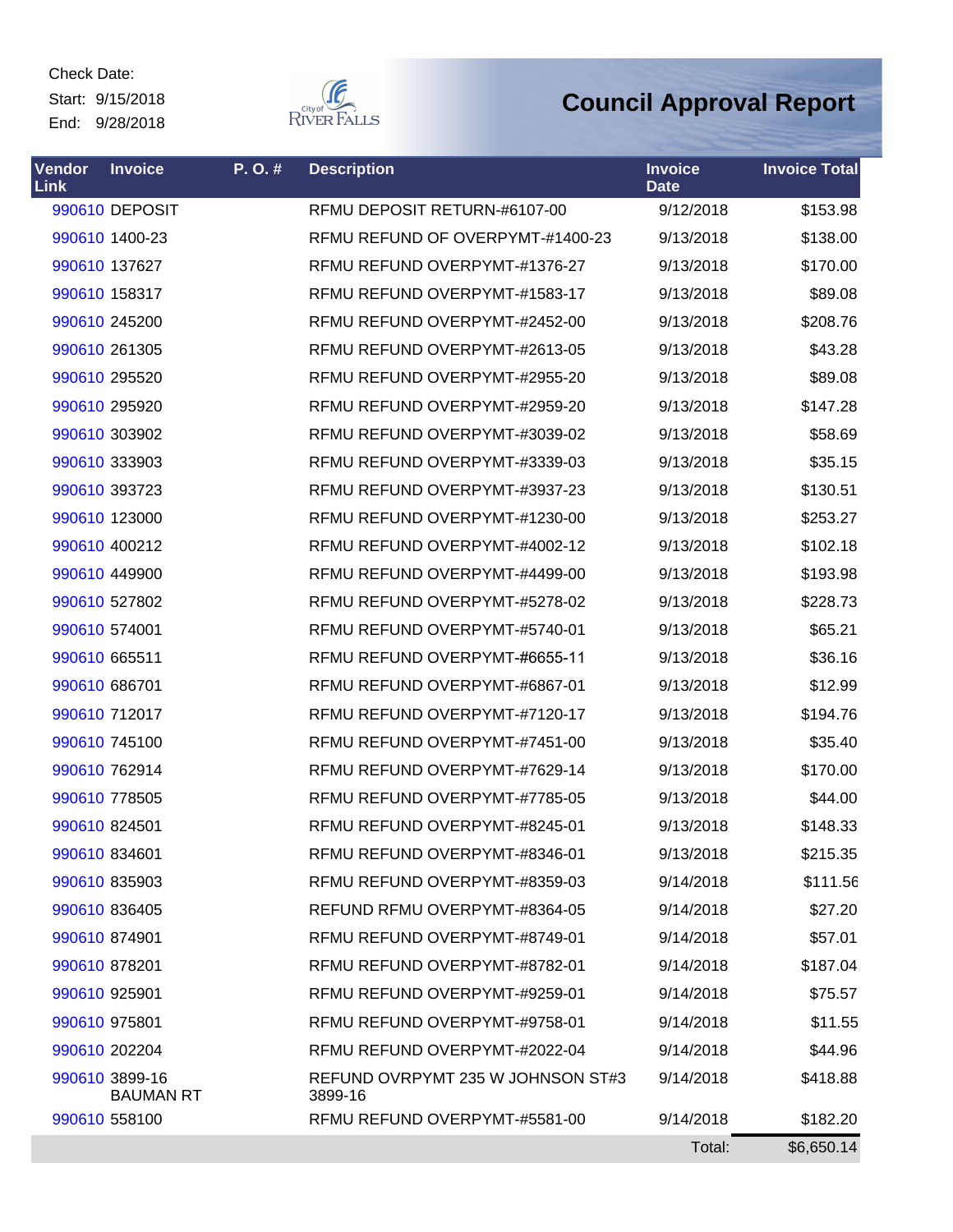Start: 9/15/2018 End: 9/28/2018



| Vendor<br>Link      | <b>Invoice</b>                            | P.O.#  | <b>Description</b>                                          | <b>Invoice</b><br><b>Date</b> | <b>Invoice Total</b> |
|---------------------|-------------------------------------------|--------|-------------------------------------------------------------|-------------------------------|----------------------|
|                     | RIVER CITY DISPOSAL INC                   |        |                                                             |                               |                      |
|                     | 1233 68731                                | 180231 | 8-15-2018 2-15 yd rolloff box hauled to 7 Mile<br>Crk       | 8/15/2018                     | \$850.00             |
|                     | RIVER FALLS CHAMBER OF COMMERCE INC       |        |                                                             |                               |                      |
|                     | 225 16173                                 |        | FALL 2018 C CAMPBELL LEADERSHIP RF<br><b>ENROLLMENT</b>     | 8/6/2018                      | \$800.00             |
|                     | 225 16191                                 |        | AUG 2018 AMBASSADOR GOLF OUTING                             | 8/9/2018                      | \$95.00              |
|                     |                                           |        |                                                             | Total:                        | \$895.00             |
|                     | RIVER FALLS SENIOR CITIZENS               |        |                                                             |                               |                      |
|                     | 438 SEP 2018<br><b>DONATION</b>           | 180051 | SEPT 2018 SENIOR CITIZEN MONTHLY<br><b>DONATION</b>         | 9/7/2018                      | \$500.00             |
|                     | <b>ROSS &amp; ASSOCIATES LTD</b>          |        |                                                             |                               |                      |
|                     | 375 2018033-02                            | 180152 | INV#2 INSTALL FOUNDATION/GATES FALLS<br><b>THEATER</b>      | 9/13/2018                     | \$20,000.00          |
|                     | RURAL ELECTRIC SUPPLY COOPERATIVE         |        |                                                             |                               |                      |
|                     | 221 719351-00                             | 180238 | AUG 2018 TRANSFORMERS                                       | 8/30/2018                     | \$9,000.00           |
| <b>SAVATREE</b>     |                                           |        |                                                             |                               |                      |
|                     | 772 5821582                               | 180062 | 2018 Boulevard Tree Pruning and 2 Glen Park<br><b>Trees</b> | 7/27/2018                     | \$1,140.00           |
|                     | SCHNEIDER LAWN CARE SERVICES LLC          |        |                                                             |                               |                      |
|                     | 1144 2558                                 |        | JUL 2018 LAWN MAINTENANCE VARIOUS<br><b>ADDRESSES</b>       | 7/28/2018                     | \$175.00             |
|                     | SIVERLING, WAYNE                          |        |                                                             |                               |                      |
|                     | 1074 PER DIEM 9-28-<br>18                 |        | APPA FALL EDUCATION INSTITUTE<br>ORLANDO, FL                | 8/29/2018                     | \$363.96             |
| <b>SNYDER LOGAN</b> |                                           |        |                                                             |                               |                      |
|                     | 2016 2018 SFTY<br><b>FTWR RMBRS</b>       |        | 2018 SAFETY FOOTWEAR<br><b>REIMBURSEMENT</b>                | 8/21/2018                     | \$144.99             |
|                     | <b>ST CROIX COUNTY HIGHWAY DEPARTMENT</b> |        |                                                             |                               |                      |
|                     | 956 706                                   | 180097 | JUL 2018 SPRAY PATCH                                        | 8/7/2018                      | \$8,849.07           |
|                     | 956 707                                   | 180263 | Chip Seal Program 7-15-18 - 7-28-18                         | 8/7/2018                      | \$161,667.58         |
|                     | 956 831                                   | 180263 | Chip Seal Program 8-12-18 - 8-25-18                         | 9/5/2018                      | \$1,235.15           |
|                     |                                           |        |                                                             | Total:                        | \$171,751.80         |
|                     | <b>STAFFORD ROSENBAUM</b>                 |        |                                                             |                               |                      |
|                     | 2522 1214396                              | 180087 | AUG 2018 TOWN OF TROY SUIT LEGAL<br><b>SERVICES</b>         | 9/20/2018                     | \$625.00             |
|                     |                                           |        | STATEWIDE ENERGY EFFICIENCY & RENEWABLES ADMIN INC          |                               |                      |
|                     | 243 JUL 2018                              |        | 2018 CTC ENRGY EFFCNCY FUNDS TO<br><b>FOCUS ON ENRGY</b>    | 9/12/2018                     | \$4,949.56           |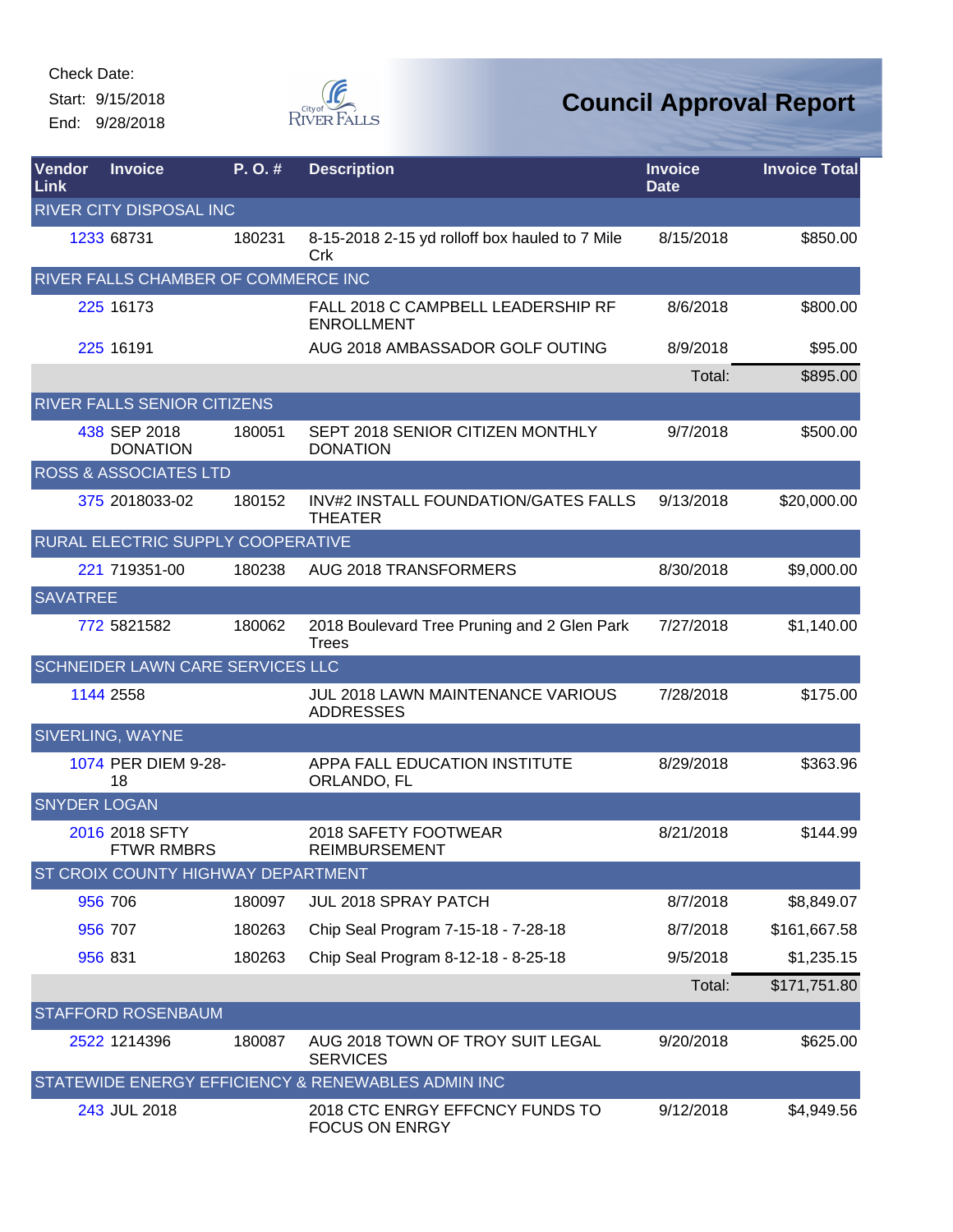Start: 9/15/2018 End: 9/28/2018



| <b>Vendor</b><br>Link | <b>Invoice</b>                             | P.O.#  | <b>Description</b>                                    | <b>Invoice</b><br><b>Date</b> | <b>Invoice Total</b> |
|-----------------------|--------------------------------------------|--------|-------------------------------------------------------|-------------------------------|----------------------|
|                       | STUART C IRBY TOOL AND SAFETY              |        |                                                       |                               |                      |
|                       | 156 S010888848.00 180318<br>1              |        | SEPT 2018 15kv Jacketed Cable Inventory Item          | 9/4/2018                      | \$34,973.74          |
|                       | <b>SUE LANGER</b>                          |        |                                                       |                               |                      |
|                       | 2875 PER DIEM 9-28-<br>18                  |        | SEP 2018 FALL 2018 APPA EDUCATION<br><b>INSTITUTE</b> | 9/5/2018                      | \$293.84             |
|                       | 2875 PER DIEM 9-21-<br>18                  |        | SEP 2018 GFOA TRAINING CHICAGO, IL                    | 9/5/2018                      | \$233.34             |
|                       |                                            |        |                                                       | Total:                        | \$527.18             |
|                       | <b>SWANSON, RUSSELL</b>                    |        |                                                       |                               |                      |
|                       | 1567 9/18 WPPI                             |        | 9/18-9/19 WPPI ENERGY IP8/BIL                         | 9/18/2018                     | \$60.50              |
|                       | <b>SYLVESTER CUSTOM GRINDING, INC</b>      |        |                                                       |                               |                      |
|                       | 3130 685                                   | 180333 | AUG 2018 Dog Park Tree Grinding                       | 8/17/2018                     | \$5,036.00           |
|                       | TD & I CABLE MAINTENANCE INC               |        |                                                       |                               |                      |
|                       | 2008 9042                                  | 180312 | AUG 2018 RISE BAKERY, DIRECTIONAL<br><b>BORING</b>    | 8/28/2018                     | \$4,100.00           |
|                       | <b>THOMAS SCHWALEN</b>                     |        |                                                       |                               |                      |
|                       | 3557 2018 SFTY<br><b>FTWR RMBRS</b>        |        | 2018 SAFETY FOOTWEAR<br><b>REIMBURSEMENT</b>          | 8/1/2018                      | \$150.00             |
|                       | TOLTZ, KING, DUVALL, ANDERSON & ASSOCIATES |        |                                                       |                               |                      |
|                       | 2172 2018002921                            | 170376 | JUL 2018 N Interceptor Land Aquisition Project        | 8/6/2018                      | \$50,698.00          |
|                       | <b>TOM VOGLER</b>                          |        |                                                       |                               |                      |
|                       | 3249 8-14-18 RF<br><b>LIBRARY</b>          |        | AUG 2018 RF LIBRARY CARPET/CHAIR<br><b>CLEANING</b>   | 8/14/2018                     | \$113.00             |
|                       | TOTAL EXCAVATING LLC                       |        |                                                       |                               |                      |
|                       | 270 2600                                   | 180187 | 2018 Storm Outfalls -<br>Grotenhous/UWRF/Briarwood    | 9/6/2018                      | \$22,745.00          |
|                       | <b>TWIN CITY STRIPING</b>                  |        |                                                       |                               |                      |
|                       | 2238 7-18-18 CITY<br><b>STREETS</b>        | 180285 | JUL 2018 Long Line Painting                           | 7/18/2018                     | \$6,553.30           |
|                       | 2238 8-6-18 CITY<br><b>STREETS</b>         | 180285 | AUG 2018 CITY STREETS Long Line Painting              | 8/6/2018                      | \$3,188.87           |
|                       |                                            |        |                                                       | Total:                        | \$9,742.17           |
|                       | <b>UHL COMPANY INC</b>                     |        |                                                       |                               |                      |
|                       | 446 6310                                   | 180309 | SEP 2018 Library- Main floor VAV maintenance          | 9/14/2018                     | \$1,640.00           |